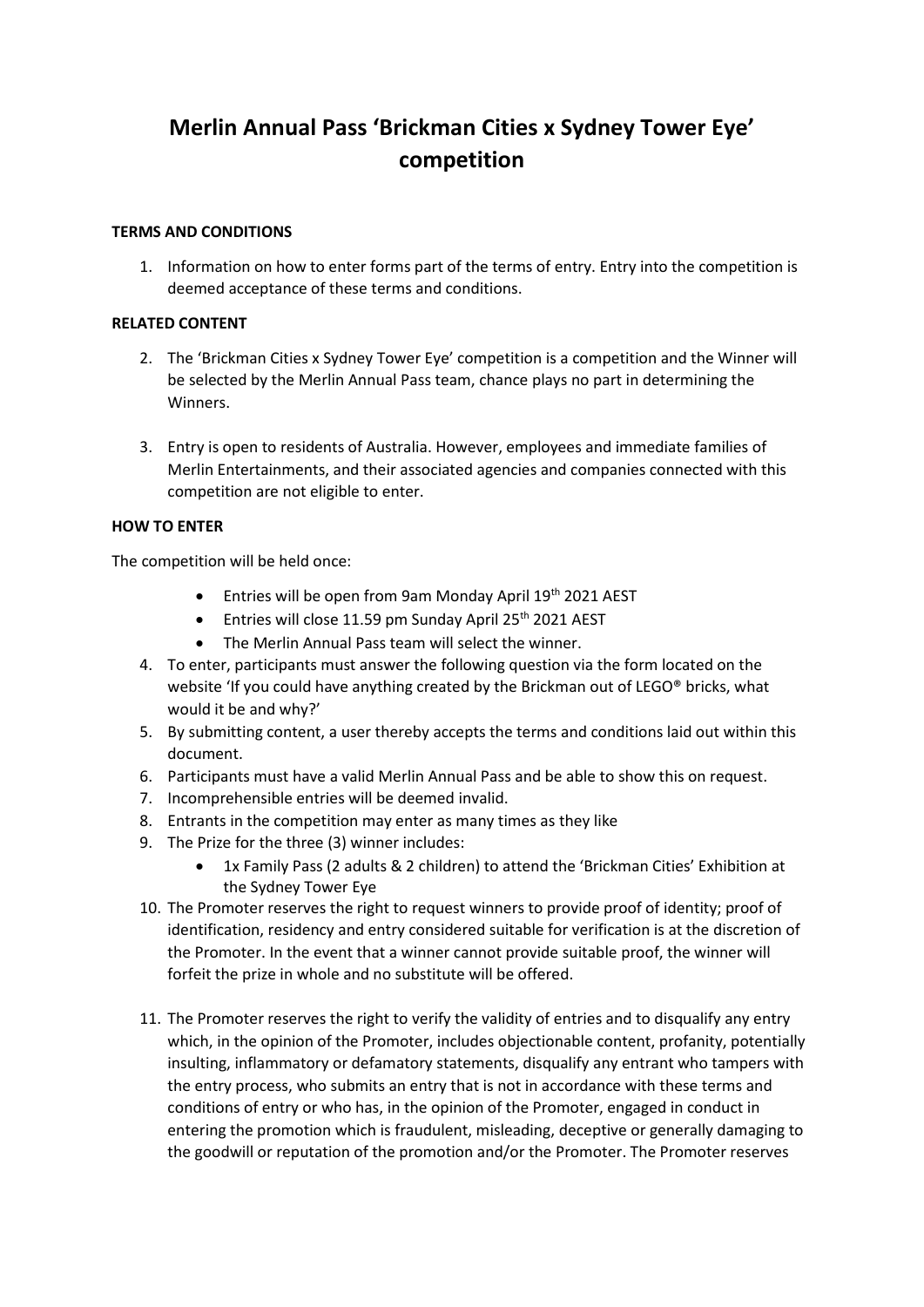the right to disqualify a winner if the Promoter becomes aware that the winner and/or the winner's entry is of a type described in this clause.

- 12. Entrants must have permission from a parent/guardian over the age of 18 to enter.
- 13. The Promoter accepts no responsibility for any late, lost or misdirected entries including delays in the posting of responses due to technical disruptions, network congestion or for any other reason.
- 14. The cost of entering the competition will be dependent on the entrant's individual Internet Service Provider.

## **THE PRIZE**

- 15. There will be three (3) prize winners who will win the following prize:
	- 1x Family Pass (2 adults & 2 children) to attend the 'Brickman Cities' Exhibition at the Sydney Tower Eye
- 16. Prize consists only of the elements detailed above; all additional expenses are the sole responsibility of the winner.
- 17. In the event that for any reason whatsoever a winner does not take an element of the prize at the time stipulated by the Promoter then that element of the prize will be forfeited by the winner and cash will not be awarded in lieu of that element of the prize.
- 18. Each valid entrant will be judged by the Merlin Annual Pass team. The judges will select the winning entry, based on the most creative and/or original, in the context of the competition.
- 19. Should an entrant's contact details change during the promotional period, it is the entrant's responsibility to notify the Promoter. A request to access or modify any information provided in an entry should be directed to Promoter.
- 20. The promoter's decision is final and the promoter will not enter into correspondence regarding the Competition result or winning entries.
- 21. It is a condition of accepting the prize that the winner must comply with all the conditions of use of the prize and the prize supplier's requirements.
- 22. In the case of the intervention of any outside act, agent or event which prevents or significantly hinders the Promoter's ability to proceed with the competition on the dates and in the manner described in these terms and conditions, including but not limited to vandalism, power failures, tempests, natural disasters, acts of God, civil unrest, strike, war, act of terrorism, the Promoter may in its absolute discretion cancel the competition and recommence it from the start on the same conditions, subject to any directions given under State Regulation.
- 23. The Promoter shall not be liable for any loss or damage whatsoever which is suffered (including but not limited to indirect or consequential loss) or for any personal injury suffered or sustained in connection with any prize/s except for any liability which cannot be